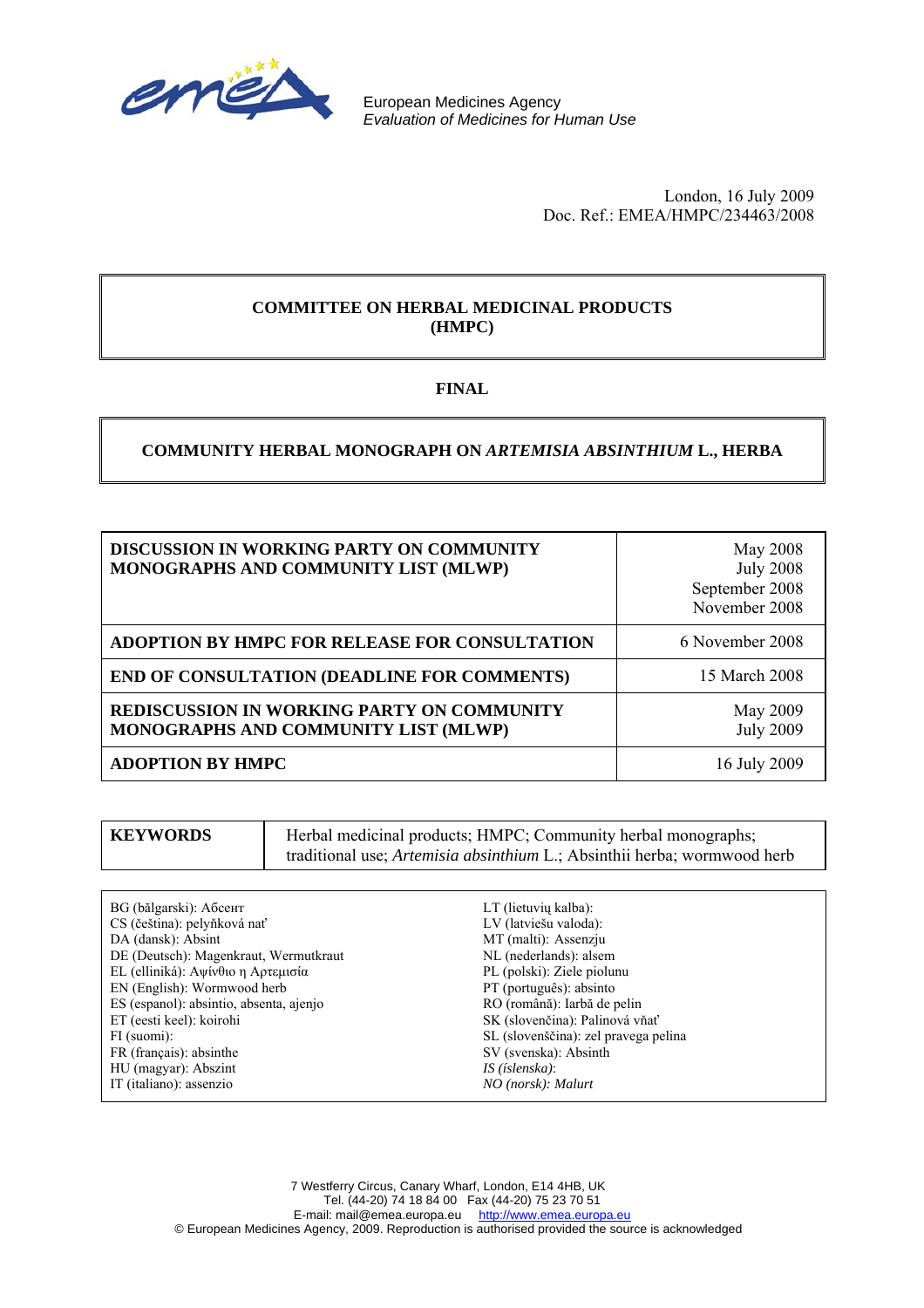### **COMMUNITY HERBAL MONOGRAPH ON** *ARTEMISIA ABSINTHIUM* **L., HERBA**

#### **1. NAME OF THE MEDICINAL PRODUCT**

To be specified for the individual finished product.

# **2. QUALITATIVE AND QUANTITATIVE COMPOSITION[1](#page-1-0),[2](#page-1-1)**

| Well-established use | Traditional use                                                                                                           |
|----------------------|---------------------------------------------------------------------------------------------------------------------------|
|                      | With regard to the registration application of<br>Article 16d(1) of Directive 2001/83/EC as<br>amended                    |
|                      | Artemisia absinthium L., herba (wormwood herb)                                                                            |
|                      | Herbal substance<br>$\mathbf{i}$                                                                                          |
|                      | Not applicable.                                                                                                           |
|                      | ii) Herbal preparations                                                                                                   |
|                      | - Comminuted herbal substance<br>- Expressed juice from the fresh herb (1:0.5-0.9)<br>- Tincture $(1:5,$ ethanol 70% v/v) |

### **3. PHARMACEUTICAL FORM**

| Well-established use | Traditional use                                                                                  |
|----------------------|--------------------------------------------------------------------------------------------------|
|                      | Herbal preparation in solid or liquid dosage forms<br>or as herbal tea for oral use.             |
|                      | The pharmaceutical form should be described by<br>the European Pharmacopoeia full standard term. |

<span id="page-1-1"></span>

<span id="page-1-0"></span><sup>&</sup>lt;sup>1</sup> The material complies with the Eur. Ph. monograph (01/2008:1380corrected 6.0).<br><sup>2</sup> The declaration of the active substance(s) for an individual finished product should be in accordance with relevant herbal quality guidance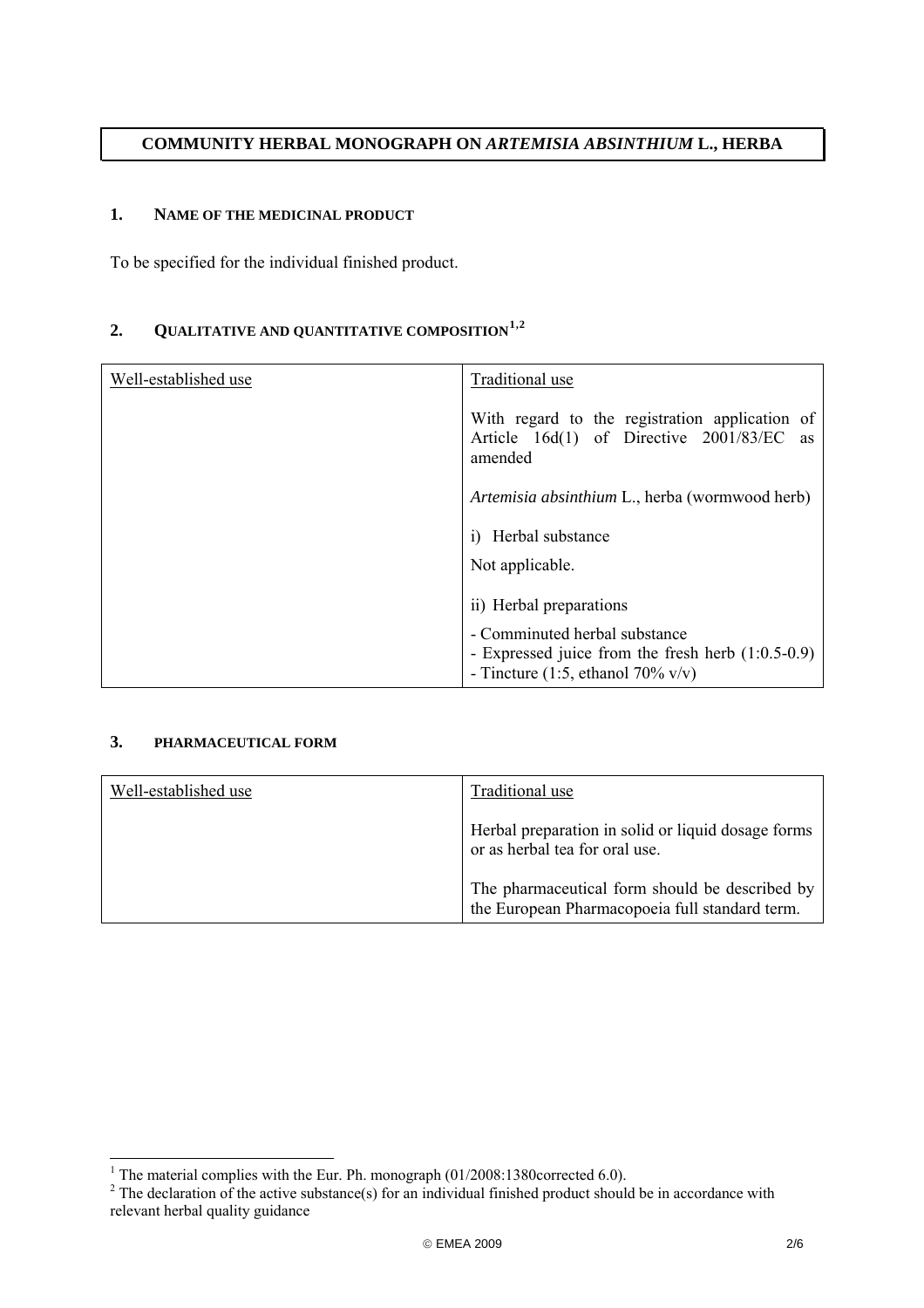# **4. CLINICAL PARTICULARS**

### **4.1. Therapeutic indications**

| Well-established use | Traditional use                                                                                                                        |
|----------------------|----------------------------------------------------------------------------------------------------------------------------------------|
|                      | Traditional herbal medicinal product used in<br>a)<br>temporary loss of appetite.                                                      |
|                      | Traditional herbal medicinal product used in<br>b)<br>mild dyspeptic/gastrointestinal disorders.                                       |
|                      | The product is a traditional herbal medicinal<br>product for use in specified indications<br>exclusively based upon long-standing use. |

# **4.2. Posology and method of administration**

| Well-established use | <b>Traditional use</b>                                                                                                 |
|----------------------|------------------------------------------------------------------------------------------------------------------------|
|                      | <b>Posology</b>                                                                                                        |
|                      | Adults, elderly                                                                                                        |
|                      | Indication a)                                                                                                          |
|                      | Daily dose                                                                                                             |
|                      | Herbal tea: 2-3 g of the comminuted herbal<br>substance, divided in two to three single doses.                         |
|                      | Expressed juice: 10 ml, divided in two single<br>doses.                                                                |
|                      | Tincture: equivalent to 2-3 g herbal substance,<br>divided in two to three single doses.                               |
|                      | To be taken 30 minutes before meals.                                                                                   |
|                      | Indication b)                                                                                                          |
|                      | Daily dose                                                                                                             |
|                      | Herbal tea: 2-3 g of the comminuted herbal<br>substance, divided in two to three single doses.                         |
|                      | Comminuted herbal substance in tablets: 2.28 g<br>herbal substance, divided in three single doses.                     |
|                      | Expressed juice: 10 ml, divided in two single<br>doses.                                                                |
|                      | Tincture: equivalent to 2-3 g herbal substance,<br>divided in two to three single doses.                               |
|                      | To be taken after meals.                                                                                               |
|                      | For tea preparation, pour 150 ml of boiling water<br>over 1 g of comminuted herbal substance. Steep<br>for 10 minutes. |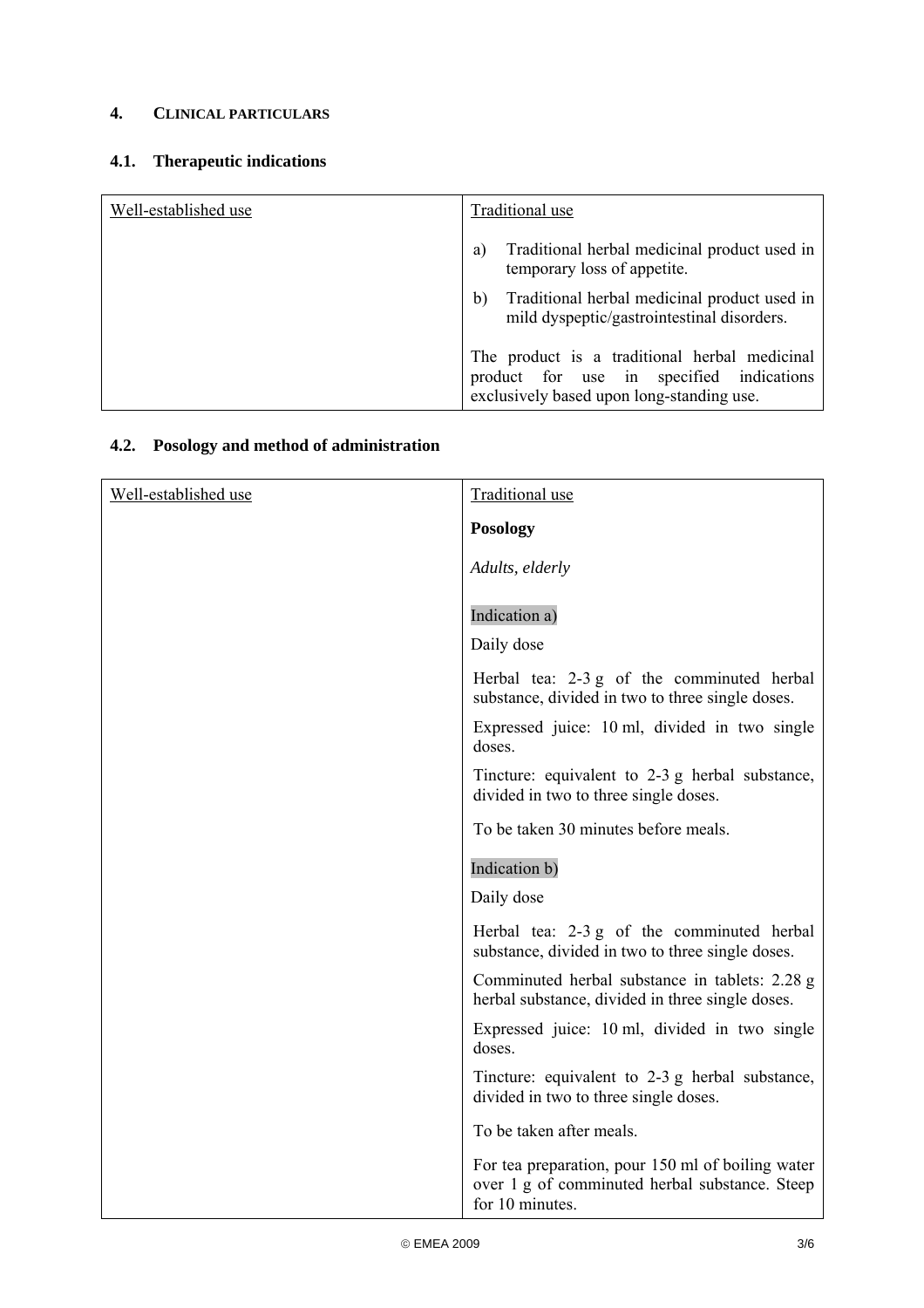| Indications a) and b)                                                                                                                             |
|---------------------------------------------------------------------------------------------------------------------------------------------------|
| The intake of thujone should not exceed<br>$3.0$ mg/day.                                                                                          |
| The use in children and adolescents under 18<br>years of age is not recommended (see section 4.4)<br>'Special warnings and precautions for use'). |
| <b>Duration of use</b>                                                                                                                            |
| Indication a) and b)                                                                                                                              |
| Not to be used for more than 2 weeks.                                                                                                             |
| If the symptoms persist during the use of the<br>medicinal product, a doctor or a qualified health<br>care practitioner should be consulted.      |
| <b>Method of administration</b>                                                                                                                   |
| Oral use.                                                                                                                                         |

# **4.3. Contraindications**

| Well-established use | Traditional use                                                                                              |
|----------------------|--------------------------------------------------------------------------------------------------------------|
|                      | Hypersensitivity to the active substance(s) and to<br>other plants of the Asteraceae (Compositae)<br>family. |
|                      | Obstruction of the bile duct, cholangitis or liver<br>disease.                                               |

# **4.4. Special warnings and precautions for use**

| Well-established use | Traditional use                                                                                                                                                                                                        |
|----------------------|------------------------------------------------------------------------------------------------------------------------------------------------------------------------------------------------------------------------|
|                      | Patients with gallstones and any other biliary<br>disorders should consult a doctor before using<br>Absinthii herba preparations.                                                                                      |
|                      | The intake of Absinthii herba preparations might<br>influence the effect of medicinal products acting<br>via GABA receptor, even if not seen clinically.                                                               |
|                      | The use in children and adolescents under<br>18 years of age has not been established due to<br>lack of adequate data.                                                                                                 |
|                      | For tinctures containing ethanol, the appropriate<br>labelling for ethanol, taken from the 'Guideline'<br>on excipients in the label and package leaflet of<br>medicinal products for human use', must be<br>included. |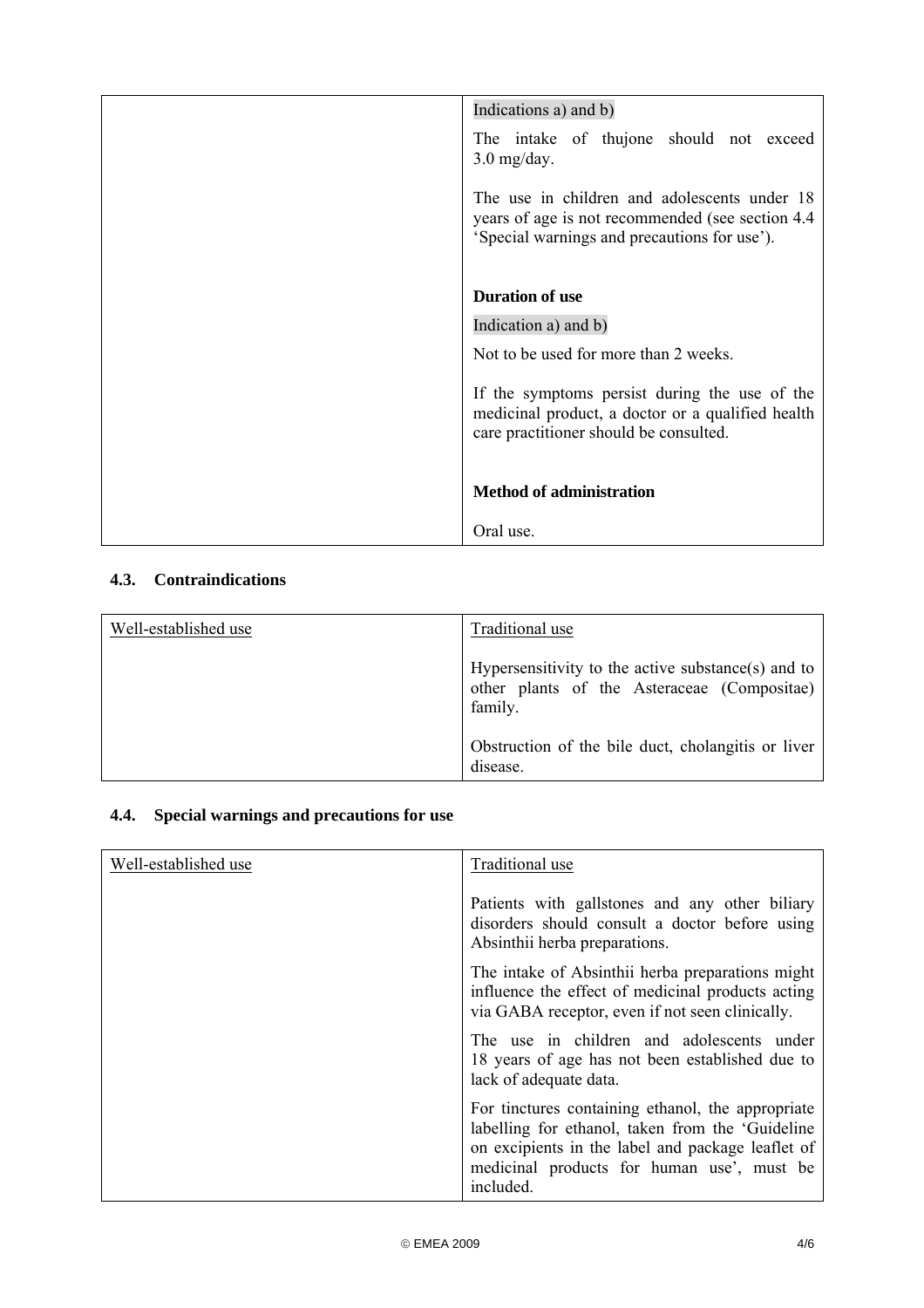# **4.5. Interactions with other medicinal products and other forms of interaction**

| Well-established use | Traditional use |
|----------------------|-----------------|
|                      | None reported.  |

### **4.6. Pregnancy and lactation**

| Well-established use | Traditional use                                                                                             |
|----------------------|-------------------------------------------------------------------------------------------------------------|
|                      | There are no or limited data from use during<br>pregnancy and lactation.                                    |
|                      | The use should be avoided during pregnancy and<br>lactation (see section 5.3 'Preclinical safety<br>data'). |

### **4.7. Effects on ability to drive and use machines**

| Well-established use | <b>Traditional use</b>                                                                                       |
|----------------------|--------------------------------------------------------------------------------------------------------------|
|                      | May impair ability to drive and use machines.<br>Affected patients should not drive or operate<br>machinery. |

### **4.8. Undesirable effects**

| Well-established use | Traditional use                                                                                      |
|----------------------|------------------------------------------------------------------------------------------------------|
|                      | None known.                                                                                          |
|                      | If adverse reactions occur, a doctor or a qualified<br>health care practitioner should be consulted. |

### **4.9. Overdose**

| Well-established use | Traditional use                        |
|----------------------|----------------------------------------|
|                      | No case of overdose has been reported. |

# **5. PHARMACOLOGICAL PROPERTIES**

#### **5.1. Pharmacodynamic properties**

| Well-established use | Traditional use                                                                     |
|----------------------|-------------------------------------------------------------------------------------|
|                      | Not required as per Article $16c(1)(a)(iii)$ of<br>Directive 2001/83/EC as amended. |